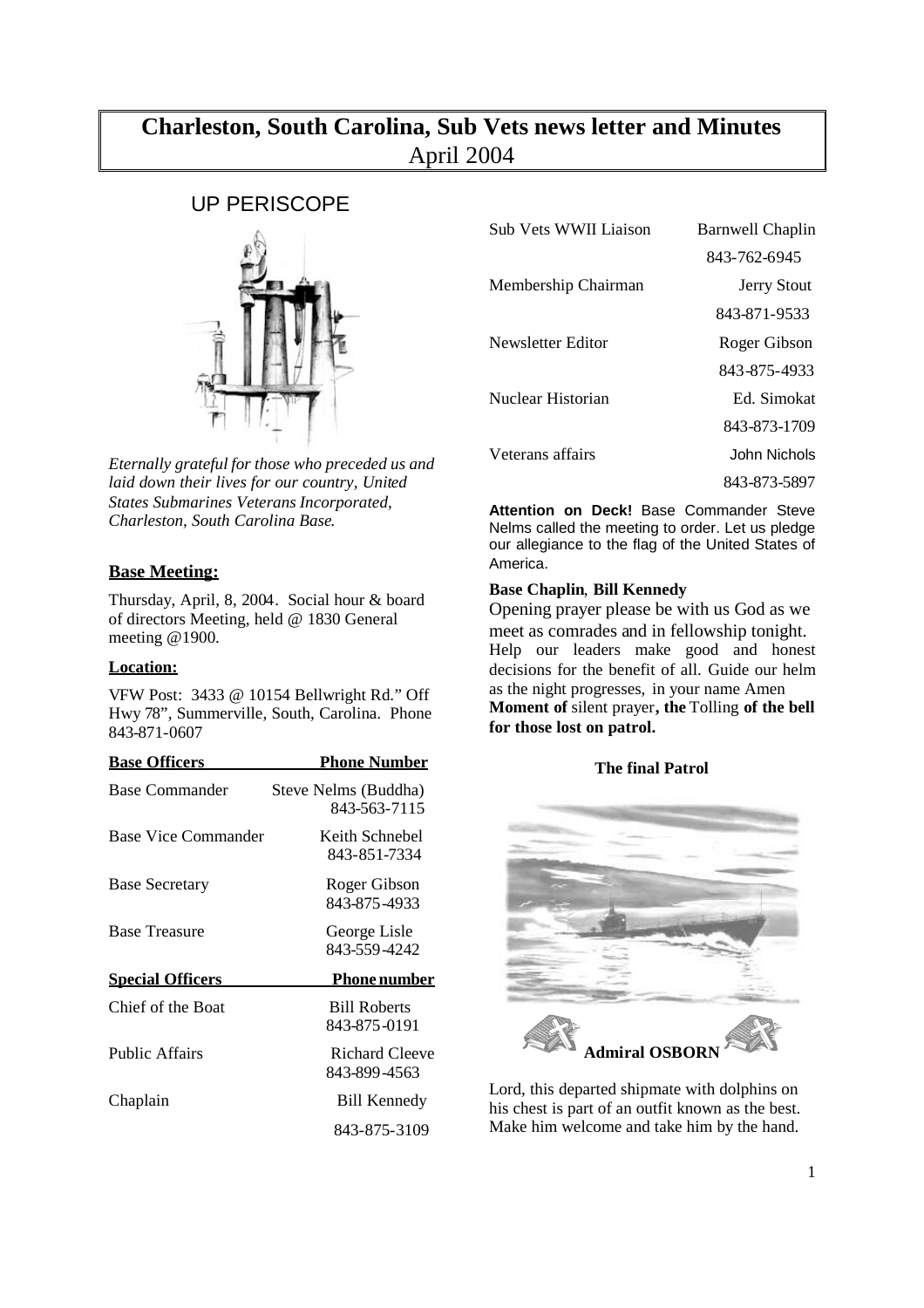You'll find without a doubt he was the best in all the land. So, heavenly Father, add his name to the roll of our departed ship mates still on patrol. Let them know that we who survive will always keep their memories alive.

#### **April Subs Lost**

USS Pickerel (SS-177) April 3, 1943 USS Snook (SS-279) April 8, 1945 USS Grenadier (SS-210) April 22, 1943 USS Thresher (SSN-593) April 10, 1963

## **USSVI Creed**

To perpetuate the memory of our shipmates who gave their lives in the pursuit of their duties while serving their country. That their dedication, deeds, and supreme sacrifice be a constant source of motivation toward greater accomplishments, Pledge loyalty and Patriotism to the United States Government

#### **Cob**

The board was polled "we have a "Quorum" Base Commander, Vice Commander, Secretary and treasurer present

## *Minutes of the March 11th meeting*

#### **Base Commander:**

New people will you introduce your selves: Chuck Spatz, Terry Sickel, Ron Snyder, Bob Inglebritzen, Tom Yuengling, Dean Hunt, Larry guest from the Army (Retired), and Jim Dewitt. Welcome aboard!

Meeting turned over to **Admiral Osborn** and **Jim Eckles** for Holland Club Presentation, four members, Captain Wikeen, Gene Simpo, James Kirby and Douglas Wickenhoffer. Honors and presentation read by Admiral Osborne and pinning done by Jim Eckles. 50 years Qualified in submarines, well done.

## **Base Secretary**

Membership and email were discussed, at this time we have approximately 153 active members, 32 mail outs and the rest email, the list is getting bigger and some problem still exist, if you want to receive email at least clean out your mail box, motion made to accept the minutes, seconded and passed.

#### **Treasurer**

Monies were discussed and investments, comment from "Curley" store keeper, if the

people who ordered ties would pay for them the treasurer would have more money!

#### **Vice Commander**

Hunley rehearsal, where and when, the place is the Methodist church on Savannah highway the address is 626, time is 1300, 3 April if you can't make it let Keith know as he will to arrange for an alternate you must be there it is there rules otherwise you cant participate in the funeral.

(This is not a dress rehearsal) everyone knows what the uniform is for the pall bearers Right! **Cob**

Some people were looking for some chains for their vests; I found some at Lowe's cheap at that but not real gold, Brass maybe. Seems we are getting bigger, we are working on various projects, Little David for one but if you are interested in doing a project for some organization that we could lend assistance, do the research first then bring it up on the floor for discussion, look it up first and make sure we can do it, we will discuss it the see if we want to participate.

#### **Chaplin**

Bill described the Amber jack memorial and the presentation of the submarines as the roll was read even though not all subs were on the presentation it was impressive. Visitation to Captain Wikeen by our Chaplin at the assisted living home, Bill was shown this beautiful coffee table given to him at Pearl Harbor, Jim Eckles was with Bill, but it took quite a while to find the home so following Jim's directions they had a good tour of North Charleston but they finally delivered the flowers and card to Captain Wikeen. Other people that were on the sick list, Stacy Power, had back surgery. Bill asked if anyone knows his status, Stacy stood up and said he is fine, Good job Chaplin! Ed Simokat in hospital with pneumonia I visited him in hospital took him flowers and a card, went home the next day, so I called his wife and asked if we could have the flowers back, (kidding) but when there asked the nurse how the man in the first bed was doing, she said kind of crabby wants his medicine. Jerry Madison could not be with us tonight had an operation today, Jerry is getting the old flags and disposing of them, a Marine called him and a question was brought up about flag replacement for the individuals who turn in there old flags, this Marine managed to get some flags for the turned in ones but we should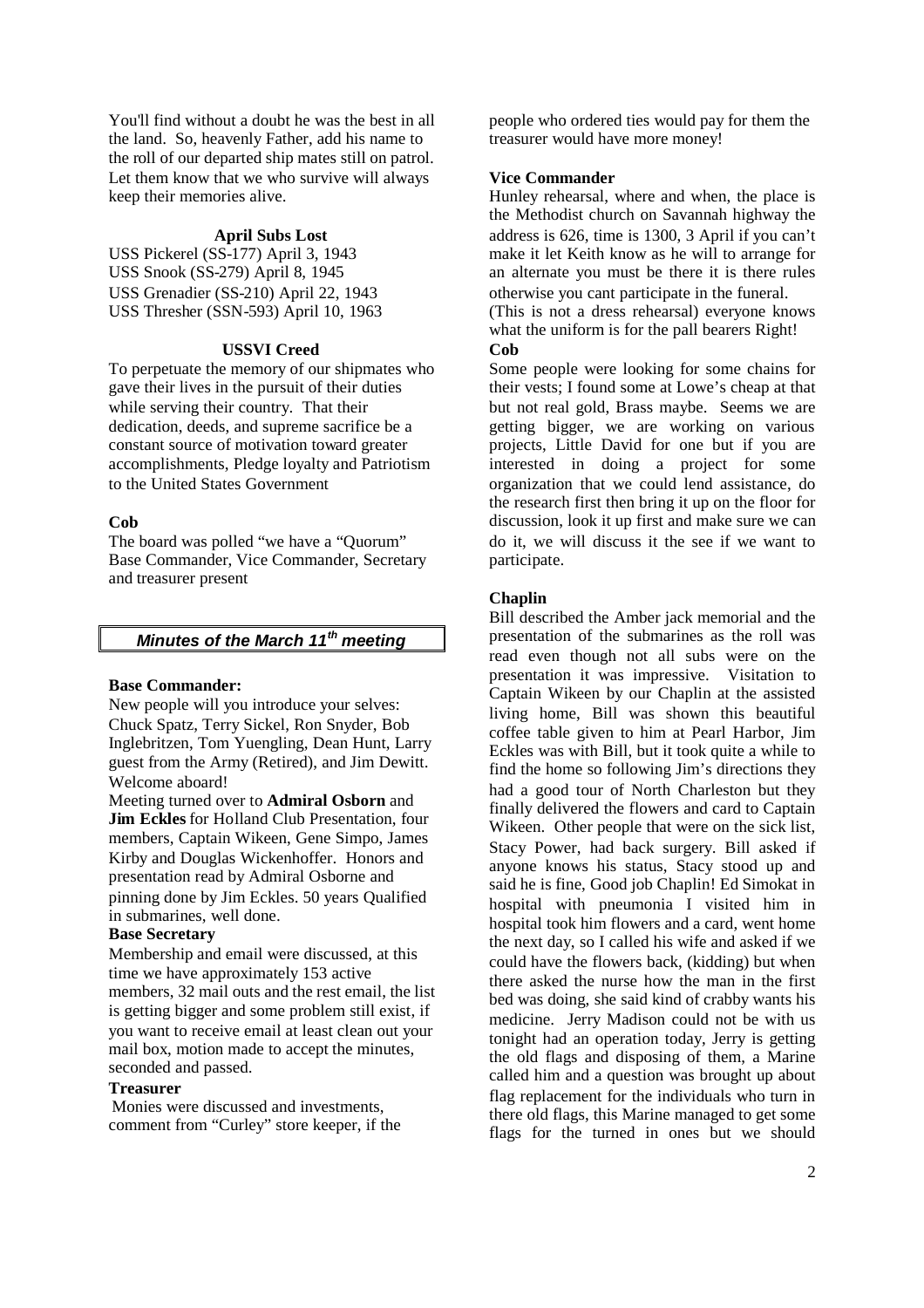discuss if we can come up with a few dollars to buy flags. I have a couple of cards to send out, last but not least, Ed Simokat has authorized Bill to take his place as the Nuclear historian tonight.

## **Public affairs officer**

Has brought in an album with various photos of some of our activities to give some of our new members an idea of what we do.





Lee Allison, last meeting of the WW11 Sub vets approved to pay half of the bench to be placed at the cold war memorial. Next meeting will be at Ryan's steak house in Summerville Thursday 15 April at 1200

## **Base Commander**

for the new members we are allowed to join the WW11 subvets as an Associate member, their bylaws allow us to join voted on by the local and state chapter, no national dues shall be assessed, you may subscribe to National or other publications at the subscribed rate, no vote higher then the local chapter may not hold office higher then the local level or any office that may conduct business on a National level. Dues are 13 dollars, which a portion goes to the Polaris magazine if you wish to subscribe. Any questions on joining see Lee Allison.

Making money for the organization Patsy Kline has put a whole package together for us four or five different ways to make money for the organization we will study and make a determination on how to pursue this issue.

## Reminder

District four convention is in Jacksonville starts on the 29 of April, this also parallels the  $40<sup>th</sup>$ anniversary of Subvets INC there has been some conflict on why these two were planned at the same time, but that is not for us to district the reason but need to be sorted out with the head of each organization. We have registration forms for each of them so pick the one you want to go to.

The little David status, for those who are new and don't know anything about it, "it is a replica" and we didn't just pull it out of the Cooper river, the write up we got from the journal scene was in error and the editor came to the Ranch to see for himself, when Steve showed him what we were working on the first words out of his mouth, "darn it is in good shape for being in the river bottom for 140 years. When we get done with this project he will personally write the article (the editor) we will send a letter to the editor recognizing all who contributed to the restoration effort.

We have had working parties all week, for those who haven't see the progress, it is stripped to bear metal bottom has been cut out the conning tower has been built set aside and ready to be put on, when I left today the welder was there with the rolled steel, when he looked at our cutting job he asked how many beers did we drink before cutting I guess the lines were not straight.

Along with that we have had a total of 25 guys to come out and work on Little David, now lets go back to a few meeting ago when Shipmate Stacy Power reminded us that when you raise your hand to volunteer to work you commit your self to participate if your not going to participate don't raise your hand. There are certain jobs that can't be done by some or can't be around when (example sand blasting), an other is no neck running tools, he is limited on what he can do but is always there to help anyway he can, his secondary job assignment is to take care of my female goats in fact when he show up the goats run to the fence and say "daaaady,' then Rick wise "tunnel rat" gets into places no one else can, but there is a problem when he talks with Jim Eckles, they both learned to whisper in a saw mill then no one else can hear them selves talk. We can use some news guys to sit and listen to Eckles talk so we can get some work done, we know this is cruel and harsh punishment but! I saw first hand thet Rick Wise can't work and talk to Eckles at the same time. **Kodak moments**, yes there was one with a certain individual had both hands free using a wrench and not a sign of a beer; this was captured by Roger so it is history! oh yes Rick Wise was on the other side so you can imagine the communications, between him and Eckles, right to tight, only problem when they changed sides all that training was lost. All kidding aside some people are allergic to dust guess what, the dust is over! Freddie Freshour our mess cook, talk about what he does for us, I've never seen the place cleaner and all the goodies he has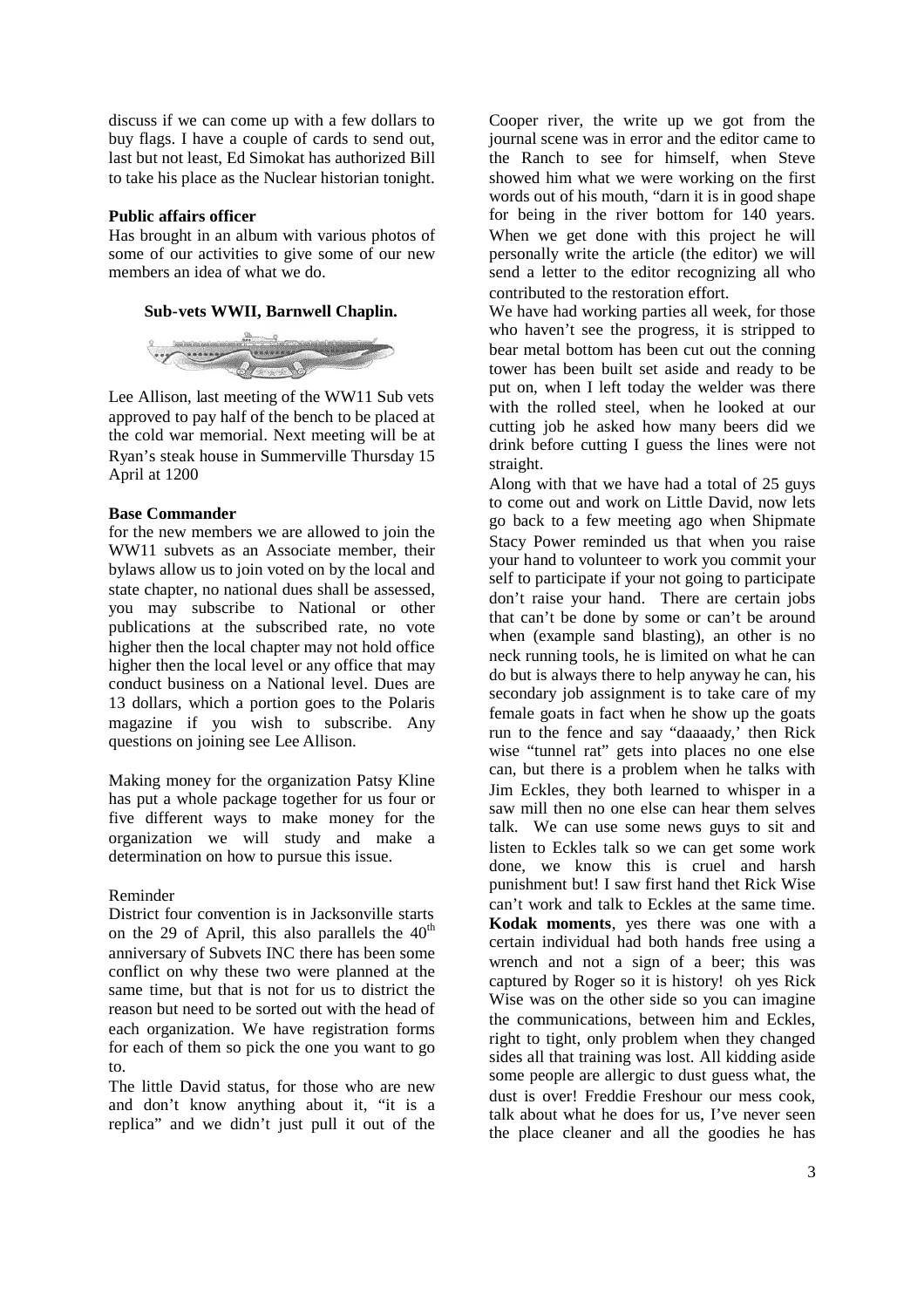brought to us, and most of all keeping the Beer inventory up to snuff good job Freddie.

## **Safety**

If you can't do hard labor we can use you by the compressor because if OSHA came by "we would be in trouble" and each one of us would be hanged! Trust me, so we need someone by the compressor to observe some safety, in event we need to shut down a valve and secure the system, and I know there are a few of us qualified in diesel shutdowns even all it has an off switch but we have to cool the diesel down.

Some phone call's made to shipmates, found some watching TV and others just relaxing, I very politely asked them why not help us? If you can't work come out anyway and shoot the breeze, make a list help in calculating and trimming boards, when this project is complete we will get hats with the little David restoration crew with the emblem on the front of the cap, we will also have a plaque with our names next to it a statement that the USSVI restored the Little David and will maintain it.

John Minnano gave us a name of a restoration tech who sells this paint called "POR" paint over rust, which is indestructible, he comes out every day to inspect the progress, since the metal is stripped it will rust, with the treatment you clean, prep which turns the rust to a black film "paint able" surface, the paint we will be using is virtually indestructible when applied properly. I went to see for myself and with a ball peen hammer I hammered at a gate, it would not chip, Good stuff.

The welder will need some help tomorrow, so even if all you can do is heat up the doughnuts show up. An other note Santee Cooper came up with a change that the original David was covered with wooden planking, so that is an addition that has to be done along with the carriage bolts needed to fasten the planking (2700) of them plus a 150 planks. Mike Emerson has made a jig to cut the taper needed for the bow and stern, so we need people to assist in this venture so be there at my house, forty people raised their hand only 25 showed up we can use some help. Anybody interested in coming out in the morning see me after the meeting I'll give you directions.

District four conference for 2005 this was brought up before and everyone voted for, we plan to go to the one in Jacksonville this May and give our presentation to have the convention in Charleston we are working with the Aiken

base, they will split half the expenses and will get half the profit, there is a lot of work in schedule planning tours and so forth. All joking aside as in the little David, if we don't get any participation we won't do it, 8-10 guys can't do it all! This is not a big issue, the Holiday in will take care of the food and stuff, but we need people to sit in the hotel lobby to "Pre Register" and hand out packets as they come in and for those who haven't registered to get them signed up and settled in. and signed up for the tours or what ever we are putting a lot of time in this and can stop at any time, we will need people to be in the hospitality room and keep it open with coffee and refreshments there will be luncheon and a banquet, but keep in mind though we are hosting we will still have to pay for our meals, as it looks we will make a decent amount of money for our chapter.

Question, head count to see who is interested, also see Keith to put your name on the list to assist in odd jobs and research.

Admiral Osborne comment on their WW11 convention in Charleston was a great success due to the help of the Charleston base USSVI assisting the WW11 Vets, so Charleston has a good reputation for Hospitality is known.

Steve and Keith, what ever we do we want to make sure it is done right; Keith is maintaining the data base on who has or has not paid or registered and so forth.

Keep Ray Sparks in your prayers, his sister was in a terrible accident and is in bad shape.

The healing wall for the Viet Nam war will be at Brittle bank park on the  $14<sup>th</sup>$  of April, folks this is going to be a real busy week, an estimate of 50 thousand people are expected to attend, along with that there is suppose to be 150 thousand bikers paying tribute to the Viet Nam wall so Charleston will be the preverbal zoo for that week

One of our members also brought up we forgot to mention the Tennis Tournament, that's for all the nukes.

That's all I have to put out!

## **Old Business**

Stacy: Picnic at Buddha place our quarterly function, the date is 24 April we will verify at the next meeting.

Question brought up, will the beach be ready? Well put it this way we have used 12000 pounds of sand so it is ready the only draw back is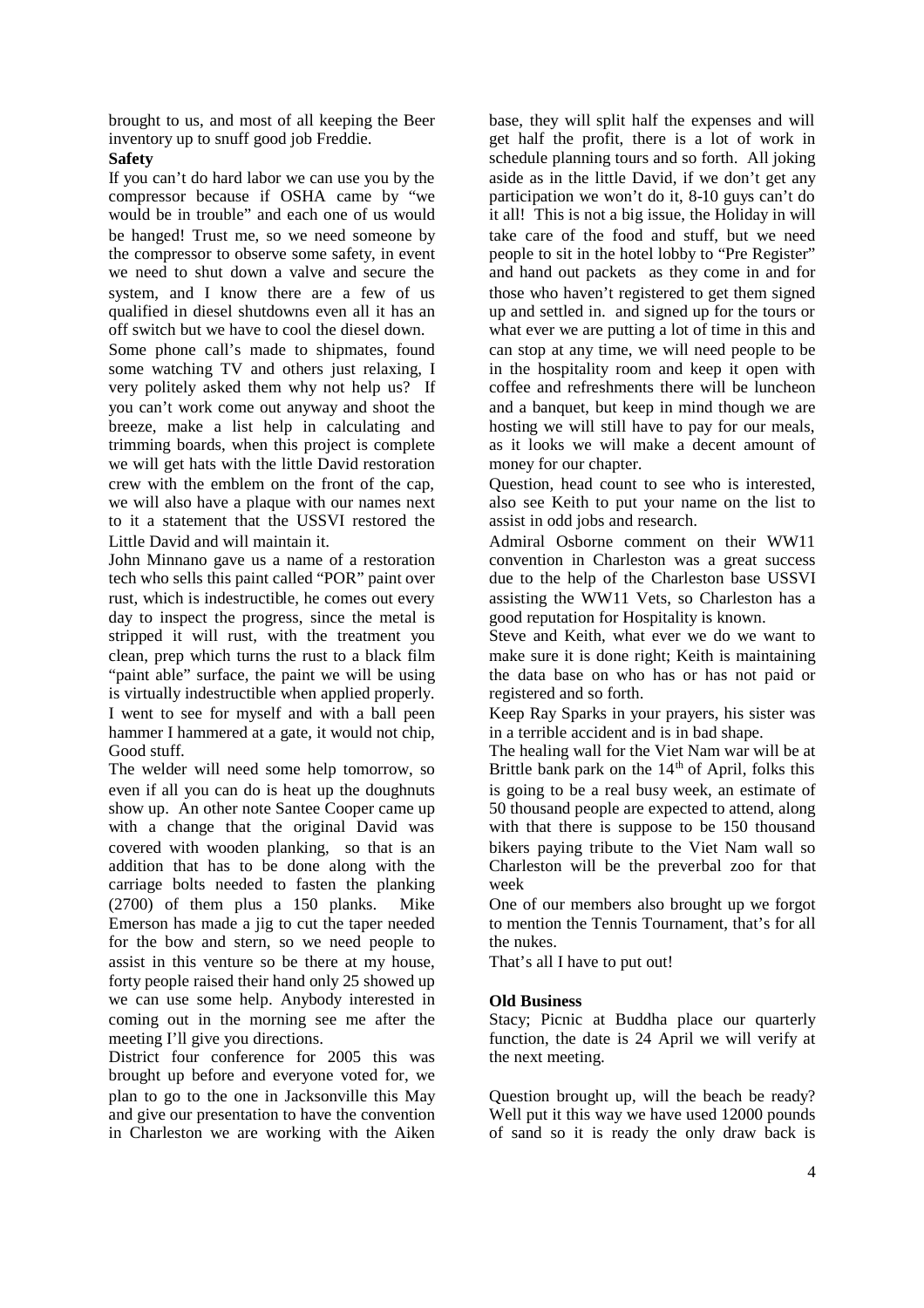Steve's lawn mower blades will have a rough time! So after the next meeting and the Hunley burial, next question, the license plates was brought up, the Aiken base is handling this project, they will get back to us, yes the picnic is the whole family function, and we will probably need a dish of something, easy on the green beans!

Anyone willing to help Stacy let him know, oh yes we will volunteer Guido since he is not at the meeting.

Rodney. Question on the bench we are getting for the cold war memorial, about how we want it engraved (Base logo) it will be just as our USSVI patch and the WW11 the same as theirs.

Question was brought up if we tabled this decision to buy the bench, according to our minutes it was passed last month.

#### New Business

John, briefly introduce you to the American military museum which was at Patriots point has now been moved to (under the I MAX Theater down town) we are looking for our backing and members to volunteer and funding, the museum is quite a sight to see.

#### Base commander

Question brought up on the monies left over from the cold war memorial, in talking to Admiral Baciocco, the monies were ear marked for the collage and can not be accessed, that's it! Question on where the monies would go in the collage, from the last meeting with the cold war committee, the sponsors of the large amounts would like to see the monies go toward the science fairs in the various schools in the local areas (Rodney)

(Stacy) For all you new guys from the cold war era, you can become a member of the VFW Post if you have a commanding officer sign the application for the WFW; you will also need your DD214. Curly still has forms.

## **Good of the order**

Curly has new patches and ties for those who ordered them, pick them up.

Base commander read a letter to the members; the topic was why some one could not pay his bill, very good.

#### **Bill Kennedy**

Filling for the nuclear historian Ed Simokat, told a story about Na-vet, nuke and a torpedo man as

the story goes it is about communications and who has the latest technology, of course the Torpedo man won out, as we said before "you must be at the meeting to get the full benefit. **Cob**

Don't forget to get your picture taken and check your email.

**Keith** is working on a phone list, we need to contact with you in event we cancel a function.

Question on the submarine ball and invitations and when they will be sent out, the sailing list has been sent to the Nuclear school and will be kept in a safe place, the invitations should get to you around the forth week in March, the Ball is on the  $17<sup>th</sup>$  of April, it is quite an event if you haven't attended.

Remember if you're not on the sailing list and want to go (new members) turn in your names to the base secretary.

## **Benediction**

Dear God as we leave tonight please be with each and everyone of us. Protect us and our families in our daily lives. Lead us in the path you intended we travel Help us to remember those that have gone before us and our armed forces that are protecting us now. In your name we pray amen

#### **\*\* End of the minutes for March 2004 \*\***

Depth Charge drawing, who won?



Another great meeting, 70 plus again this is great! The total years of submarine service we have must be amazing.

Ed S. is getting better at home. I sure enjoyed speaking for Ed during good of the order the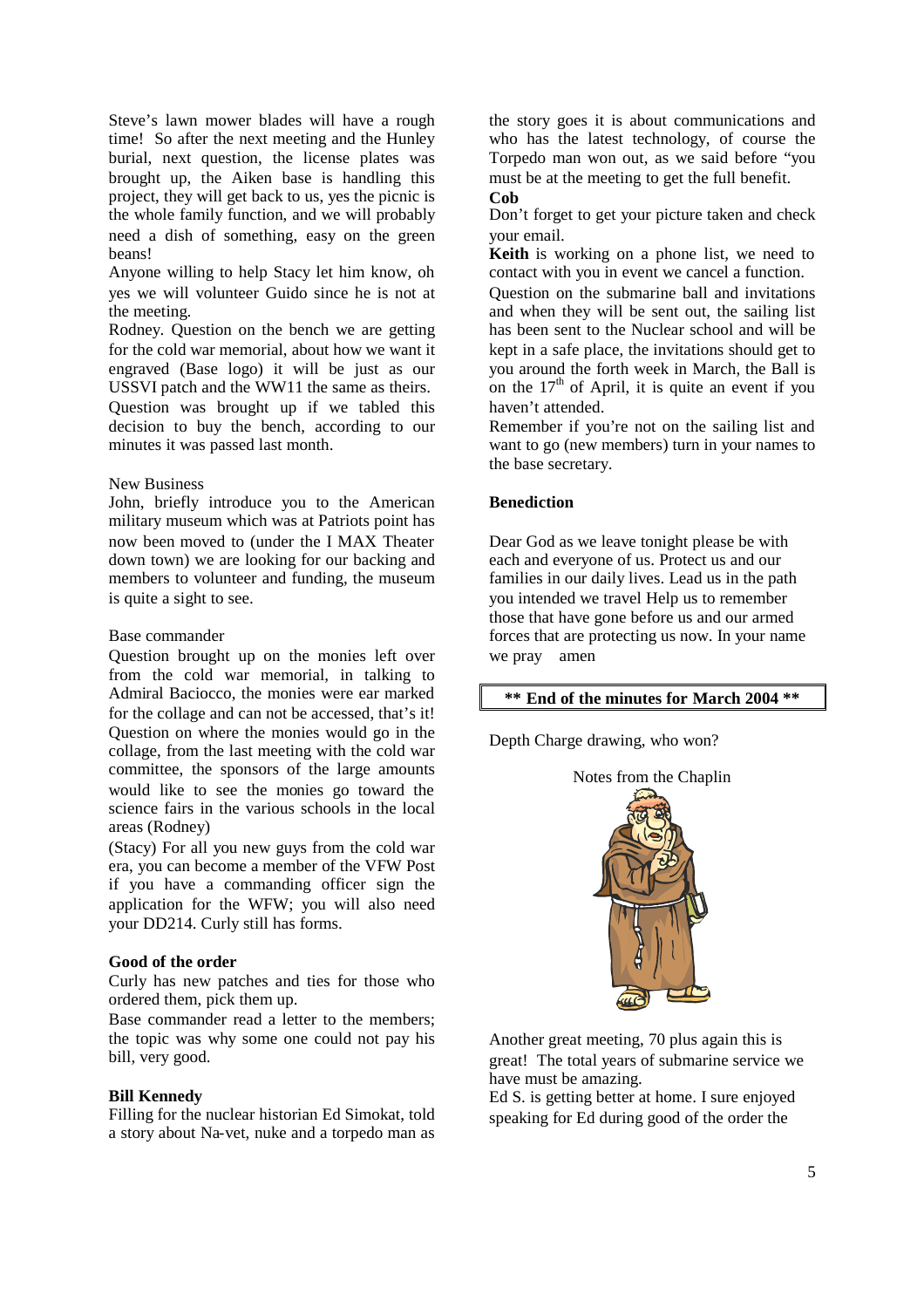other night. I am not quite sure if I got the story right. Yes I did get it right Ed. Sort of quiet here I went to a reunion, Von Steuben SSBN 632, this past weekend. I would recommend to anyone if a reunion comes up,

# **GO its great**.

## Report

Sick or injured? What can we do for you??? Jerry Madison collecting flags lots of calls A Marine has donated flag to give if people can not get another for some reason. This is a good community service

Wonder what the picture will be for this month. Roger had a good one last month and I am looking. If I can help please let me know. Thanks Bill

\*\*\*

**Special thanks** to Sue Eckles for a 100 dollar donation to our treasury for/from one of our members she did tax's for, again thanks Sue.

## **Cobs input**

April is a busy month starting out with April Fools day. **On April 1st** if your dues are paid you are………..…**DINK**!!!.......................!

On 1 April 1893 the grade of CPO was established.

For those who didn't know, **Admiral Osborn** has passed away and is on eternal patrol. Those who attended the viewing and the memorial services his family was really appreciative for the thoughtfulness for all those who attended and the flowers sent by us. For us it was an honor that he shared his life with us, it galvanized our base to listen and use him as a sounding board, and we shall miss him.

A memorial service will be held for Admiral Osborn at the Presbyterian retirement center chapel in Summerville and internment in the National Cemetery in Beufort

Saturday the  $3<sup>rd</sup>$  is practice for the pallbearers.

Our next meeting is Thursday at 1900, with happy hour at 1800. My camera doesn't lie and did not break during the mug shots. Some of you are just ugly. If you missed out or want a

second chance, I will be taking more at the meeting. You can see the pictures at www.ussvicb.org .

INCOME TAX DEADLINE ON THE  $15^{\text{TH}}$ 

Saturday the  $17<sup>th</sup>$  is the H. L. Hunley burial.

District 4 convention in Jacksonville the  $29<sup>th</sup>$ through 1 May

## **Don't forget the next meeting this Thursday the 8th at the VFW.**

I'll catch the birthdays next month Sorry this is late

Continue Praying for our troops Lord Keep them out of harms way be with them always send your angel's to watch over them.



For our fallen Soldiers and Marines and Airmen thank you for you sacrifice, you laid down your lives for us that we may have peace what greater gift is there then one to give his life that we may live.

## **Thank you and God bless our President.**



**From Curley, "If you ordered a Dolphin tie and don't pick it up this meeting it will go up for sale"**

## **From the base secretary "Election time"**

April is the month to get your names of some one to nominate for the board, the by laws stipulate this.